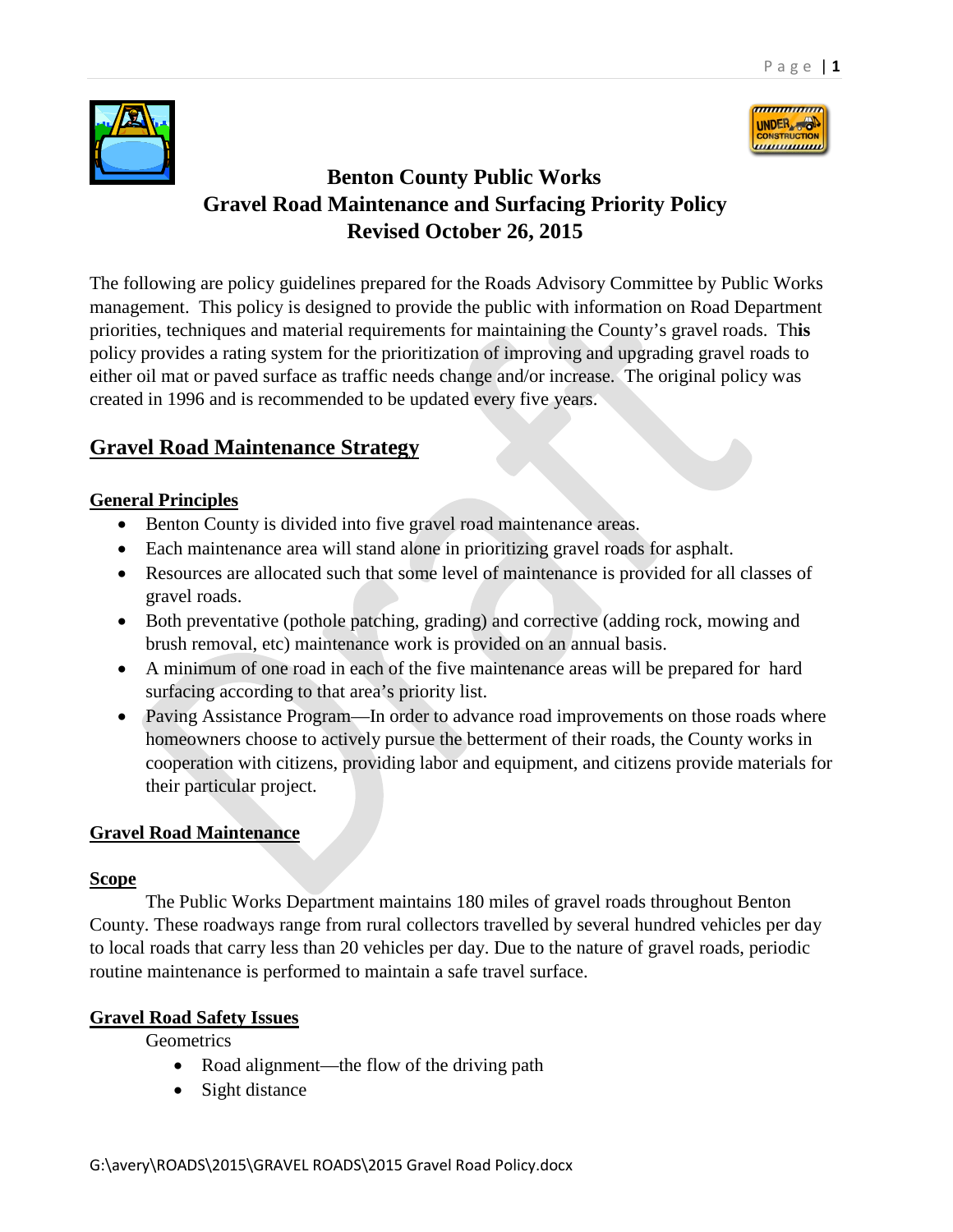- Curves—roads with enough directional change **to** merit decreased speed
- Surface
- Loose aggregate
- Potholes
- Ruts
- Erosion
- Visibility
- Dust
- Lack of defined road edge
- Vegetation
- Signage

#### **Materials**

Quarry rock is used on all Benton County gravel roads. During the rainy season, additional 1**"** open-graded rock is applied to roads where needed to increase support and minimize vehicle slippage due to mud. On hills and during the drier season, ¾"- rock is used to tighten the travel surface and prevent wash boarding.

#### **Equipment**

Public Works has two graders capable of grading a 12-foot wide pass. Five 10-yd dump trucks, one 66" steel roller and one 3000 gal water truck are also utilized to support grading.

#### **Personnel**

The County gravel road budget dedicates 2,220 man hours to grading, rocking & dust control. These hours are divided between the three programs as needed. In general, two grader operators grade roads over 3 months during a 6-month time frame, as weather and road conditions allow. Likewise, two trucks deliver and spread rock for approximately 2 months, over a six month period, depending on weather and road conditions.

#### **Frequency**

Grading--Every gravel road in Benton County will be graded 2 to 5 times each year. The frequency of grading a particular road is determined by weather and traffic usage in each given year. Special consideration is given to one-time occurrences, such as unusual logging on a road, or other extenuating circumstances.

**Rocking**—Benton County budgets 12,000 tons of rock for surface rock replacement each year. For general rocking of distances, 475 tons are required to rock a one-mile long section of road 1" deep, 22 ft wide. The County also uses a technique called spot rocking to replace gravel on roads that have lost their aggregate surface due to deterioration from vehicle traffic and weather. Open-graded rock is mixed into the weak areas for increased support and integrity.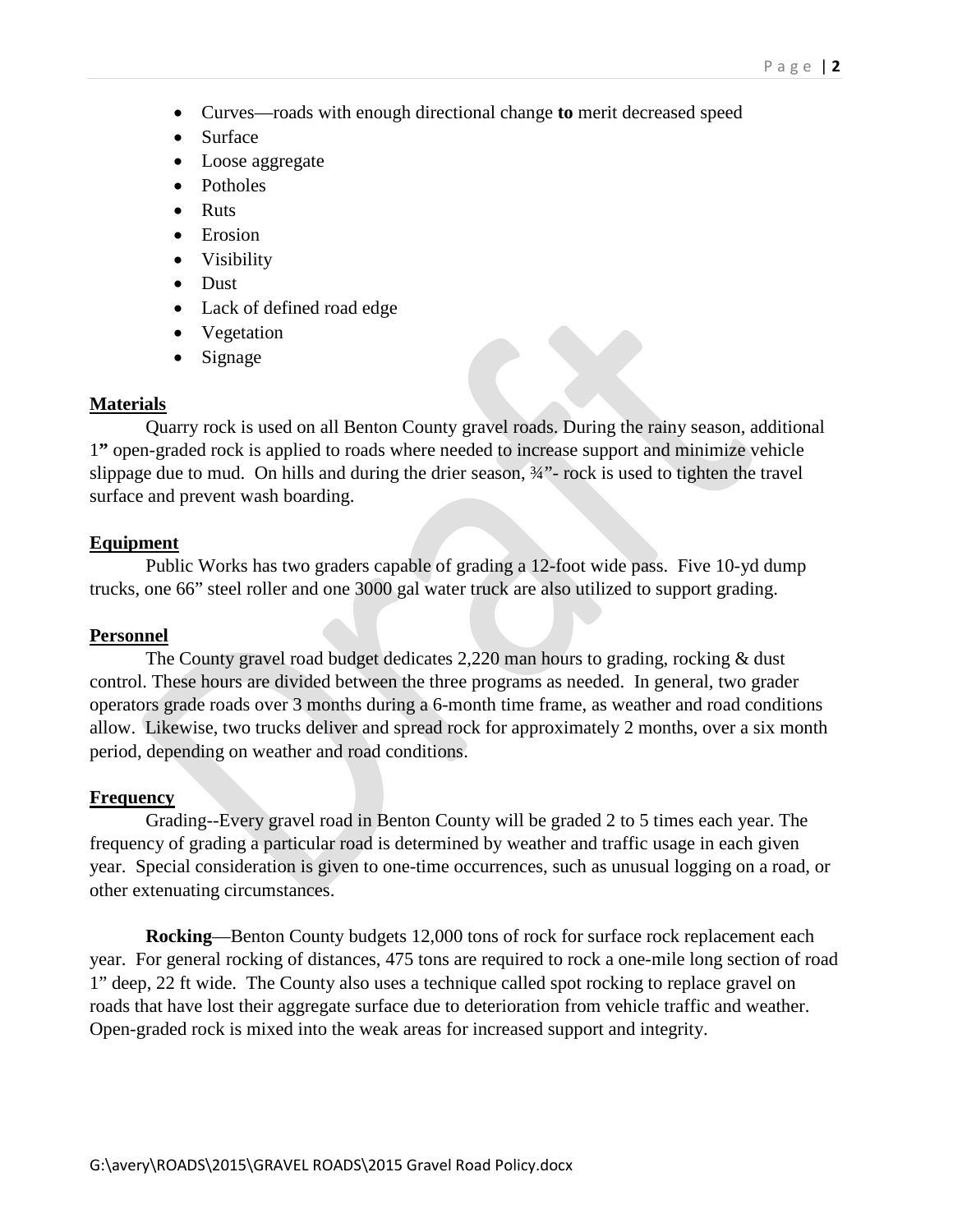### **Prioritization of Maintenance**

The County is divided into two sections for grading, south and north. The southern section encompasses the southern half of Area 1, beginning with Airport Road, Area 3 (Monroe), and Area 5(Alsea). The northern section includes Areas 2 (Camp Adair) and 4 (Kings Valley), as well as Area 1 north of Airport Rd. Graders work each area, based on the efficient order of servicing all roads. Roads in good condition may be skipped in favor of servicing roads in greater need. After this initial pass, graders will repeat service on each road on an as-needed basis.

### **Dust Control**

The County facilitates the application of dust control products to gravel roads. It serves as the fiscal agent, collecting and coordinating payment and providing advertising, as well as scheduling the contractor. The County will provide contractors with a list of acceptable products to be used for dust control on County roads.

# **Vegetation Control**

**Shoulder Spray**—Specifically targeting grasses, Benton County provides no spring shoulder spray program for gravel roads. For maximum effect and minimum environmental impact, road shoulders will only be sprayed in late fall.

**Broad leaf**—The broad leaf program specifically targets woody plants, including wild berries. Both Spring and Fall programs are budgeted yearly.

**Mowing**--The County is divided into 5 maintenance areas for mowing. Each maintenance area is scheduled according to the following policy:

> **Spring**–Mowers will make only one four-foot wide pass on gravel roads; **Summer**–Only performed as needed for particular projects;

**Fall**–Full pass mowing. The width of the pass may vary from 4 to 12 feet, as needed;

**Winter**–Full pass mowing.

# **Services Not Provided**



#### **Public Roadways not meeting County Standards**

Certain public roads have been built as part of private neighborhood developments and do not meet Benton County standards. These roads are not maintained by Benton County. Responsibility for maintenance of these roads lies with the public that resides on these roadways. Benton County Public Works will contract with these Road Districts and Road Associations upon request. Each association must provide one contact person who is authorized to contract any road work to be done. This person will be responsible for ensuring timely payment of any services contracted.

#### **Private Roadways**

Driveways, private roadways & private parking lots do not fall under the jurisdiction of Benton County Public Works and no routine maintenance will be performed on them.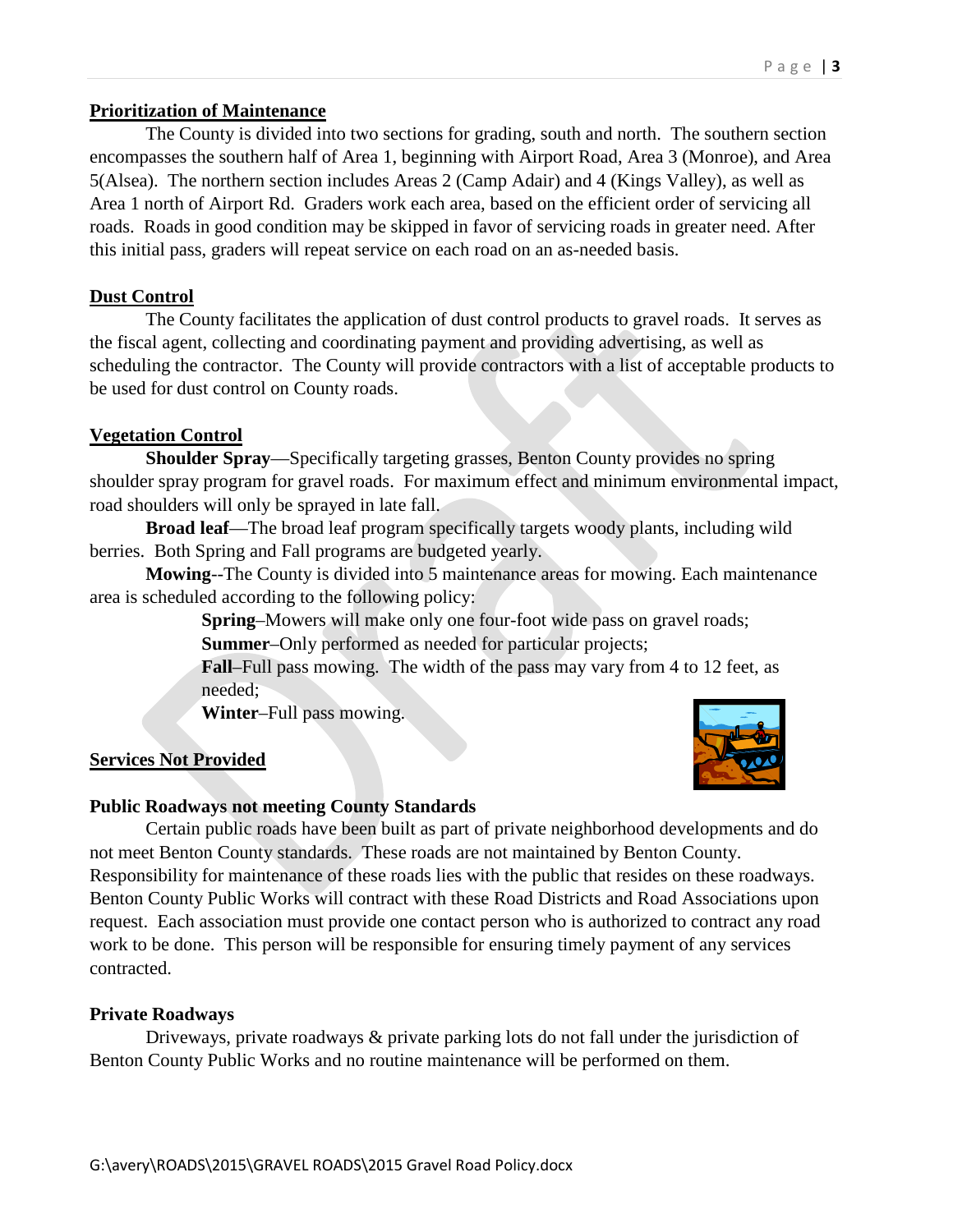#### **Maintaining Gravel Roads During The Rainy Season**

Benton County gravel roads are routinely graded during traditionally rainy months to minimize ruts, washboarding and potholes. A 5-pass grading technique is utilized: Three passes cut the surface, breaking up existing gravel to attain better bonding, and two are for spreading additional gravel. Graded roads will be shaped with a 4% crown down the center to aid in shedding water.

Grading will occur only on dry or lightly rainy days. These weather windows provide optimum conditions for successful grading. On a given day, 4 to 6 miles can be effectively graded.

During the months of December thru February an open graded rock (one that contains little or no fines) will be used to strengthen the road surface and aide in solidifying the road surface. After February only light rock with fines will be used to aide in solidifying the road surface. In combination with reduced grading this will serve to tighten up roads for summer months.

# **Maintaining Gravel Roads During The Dry Season**

**Grading**--Starting in June, grading gravel roads will only be provided as needed. With dry weather, typical grading results in loose compaction and road deterioration. Tight blading is used during dry months to remove loose rock from roadways and form a berm of rock on the shoulders.

**Dust Control**—Benton County does not include dust control application in our regular budgeted road maintenance**.** The County does oversee a publicly funded program to control dust on gravel road surfaces coordinating residents with a private contractor. Benton County will:

- notify the public of application procedures, instructions and costs;
- provide roadway preparation;
- provide payment collection from citizens desiring dust control product application;
- schedule and coordinate with private subcontractors to effectively provide dust control management.
- Dust control product applied at a rate of .5 gallon/square yard 60% lignin to water dilution.

Mechanically sprayed dust control application begins June 1. In years of low seasonal rainfall, the County may order product application provided in two separate half shots, in order to attain better long term effects.

#### **Maintaining Gravel Roads When It Snows**

Gravel roads are included in the snow removal and ice control operations policy. Roads will be cleared and maintained based on their service level as described in the snow and ice policy. Gravel roads will be cleared only with graders unless emergency vehicle access requires higher priority.

#### **Parking on Gravel Roads**

Parking on gravel roads will be prohibited on roads of inadequate width. Some roads allow limited roadside parking if shoulder and roadway widths are sufficient to allow safe, and unrestricted traffic movement. Emergency parking is allowed only with appropriate warning devices (flares, signs).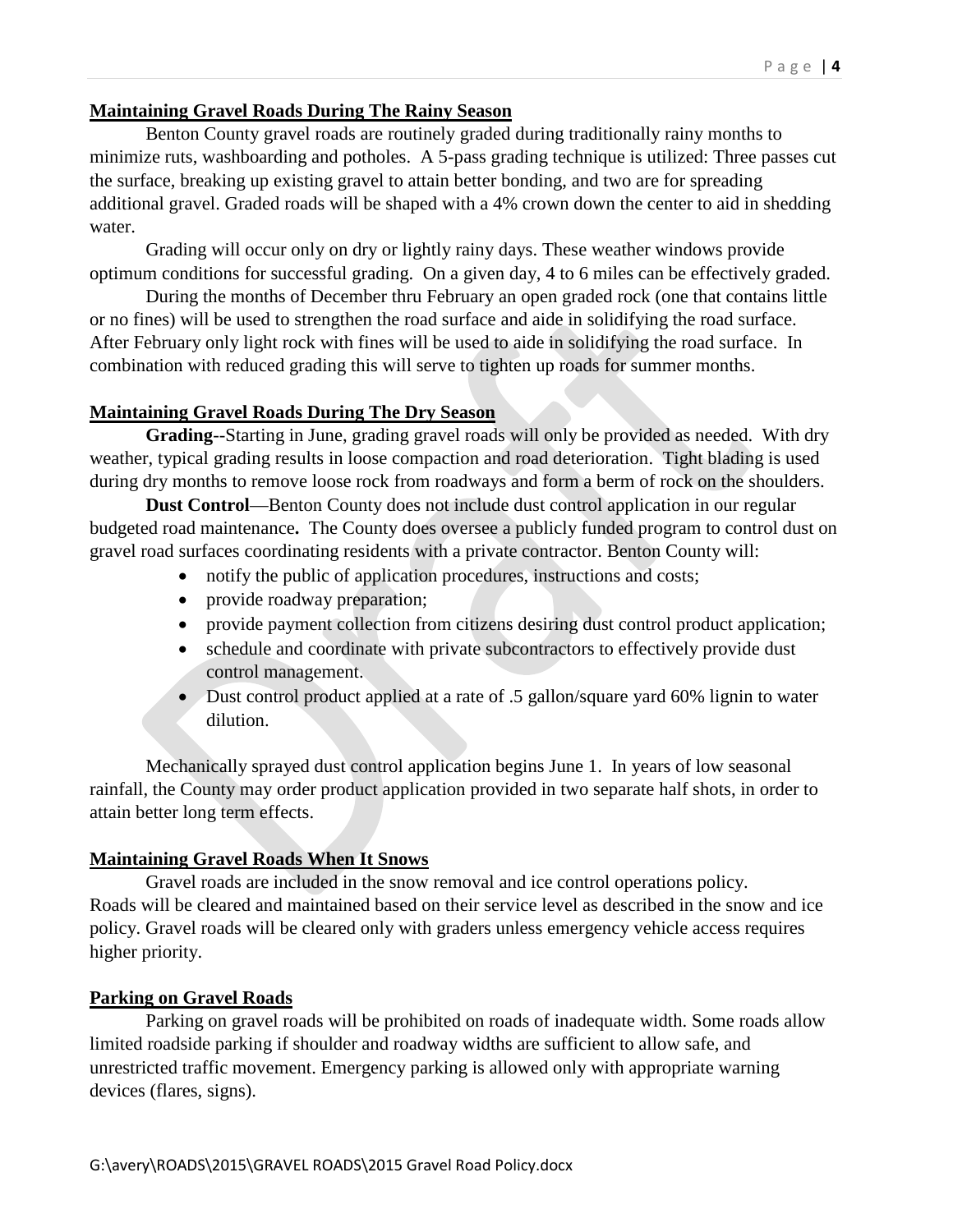# **Speed on Gravel Roads**

According to Oregon Law, the Oregon Department of Transportation is responsible for establishing speed zones on all highways in Oregon. All gravel roads are subject to the Basic Speed Rule, which states that a motorist must drive at

a speed that is reasonable and prudent at all times, considering other traffic, road and weather conditions, dangers at intersections and any other conditions that affect safety and speed. In other words, drivers are expected to use good judgment in selecting their speed.

# **Gravel Road Surfacing Policy**

Gravel roads surfacing needs are rated, based on the following formula:

# **Average Daily Traffic X Number of Residences within 200 Feet X 10,000 (rounded off) Cost**

Factors:

- A. Average Daily Traffic—Traffic is measured at the point of connection with the next higher or equal functional class road (i.e., intersection);
- B. Number of residences within 200 feet—200 feet is used to define the area next to a gravel road where dust from vehicle traffic is most likely to generate public complaint. A minimum of one household is required. Dust control is a determining factor because it is traditionally the primary concern and the highest public awareness factor;
- C. X 10,000—Arbitrary number used to round the calculated rating point off to the nearest positive integer;
- D. Cost—Total cost to the County for completing the desired project;
- E. Qualifying Project—a project shall be determined by Benton County Public Works staff based on zoning, build-out potential, community needs, and available funds. All projects shall have a beginning point abutting an existing County, State, or City hard-surface road having an equal or higher quality surface than the proposed project.

This simplified formula was created after discussion led the County and RAC to agree that other factors such as length, residence/mile, geometry, condition as a substandard road, and amount of truck traffic all affect the above 3 basic factors (A,B,C).

1. **Allocation of available funds**—Based on the formula above, the County will develop a calculated order of recommendations for roads in each maintenance area for hard surfacing. As funds become available the road improvements will be performed in the area that is in accordance with the Surface Treatment Rotation schedule. Per 1996 RAC recommendations, exceptions may be made in instances where it is more cost effective to perform a road project out of order. The public will be kept informed by display of the priority list. Public participation in fund raising efforts may be used in order to lower County costs, resulting in a higher priority rating for the identified road.

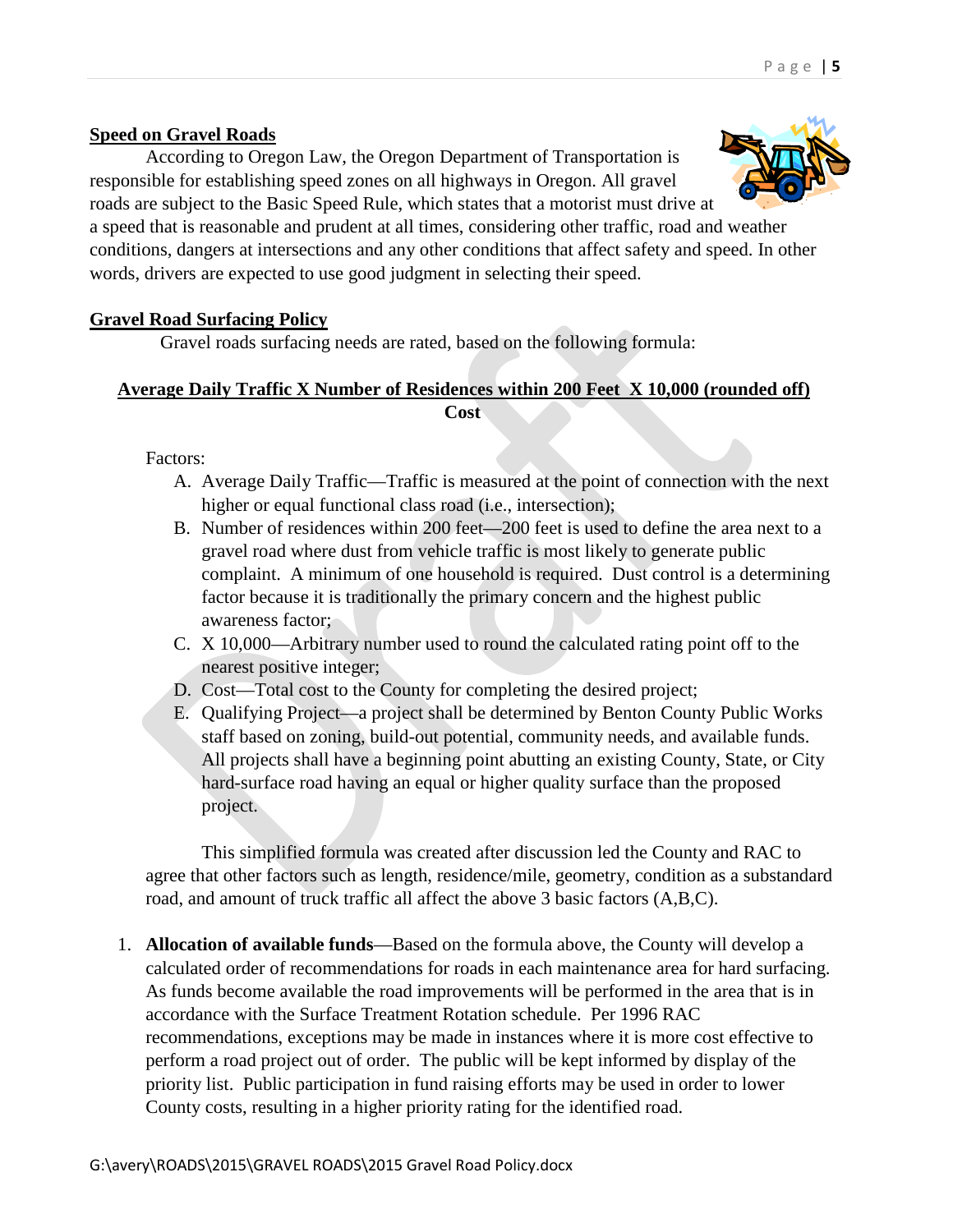| Area 2 | Area 3 | Area 4 | Area 5 |  |
|--------|--------|--------|--------|--|
| 2015   | 2016   | 2017   | 2013   |  |
| 2019   | 2020   |        |        |  |
| 2022   | 2023   | 2024   | 2024   |  |
| 2026   | 2027   |        |        |  |
| 2029   | 2030   | 2031   | 2031   |  |
|        |        |        |        |  |

**Hard Surface Rotation Cycle**

- 2. **Public roads improvement policy—**It is the policy of County management to pursue the improvement of all County roads to the minimum of oil mat road standard as funds allow. While the initial cost is significant, the lower maintenance cost and higher quality road that results is considered money well spent.
- 3. **Hard surfacing criteria—**The County management team will maintain these 5 priority lists and update them as road data changes and/or becomes available. Staff will determine which hard surface treatment will be used, oil mat or asphalt. RAC will review these lists and discuss progress on an annual basis. Occasionally road grindings become available for County use to strengthen the base on gravel roads before hard surfacing. These often come from other jurisdictions and, due to economic considerations, are limited as to where they will be stored/used. This location may change the rotation of a given road in order to best utilize county funds.

**Hard surfacing priority criteria—A** rating system has been established to prioritize all County gravel road projects. The RAC subcommittee created a formula as follows:

# ADT\*N200\*10000/\$Total

 $ADT = Average Daily Traffic—used as an indicator of road usage$ Units: vehicles per day Minimum value is 1 Data is not available for all roads

 $N_{200}$  = number of residents within 200 feet of the road 200 feet is the arbitrary distance from the roadway wherein dust is an issue for residents.

 $10,000$  = This factor simplifies the appearance of the priority point data by shifting the decimal point.

 $$Total = total dollar cost$ 

Objective comparisons of the different roads can benefit from looking at the cost per mile rather than the total cost of the project, providing some insight into the return for each dollar spent. Typically the total cost is the ultimate issue. Project costs are large compared to the County's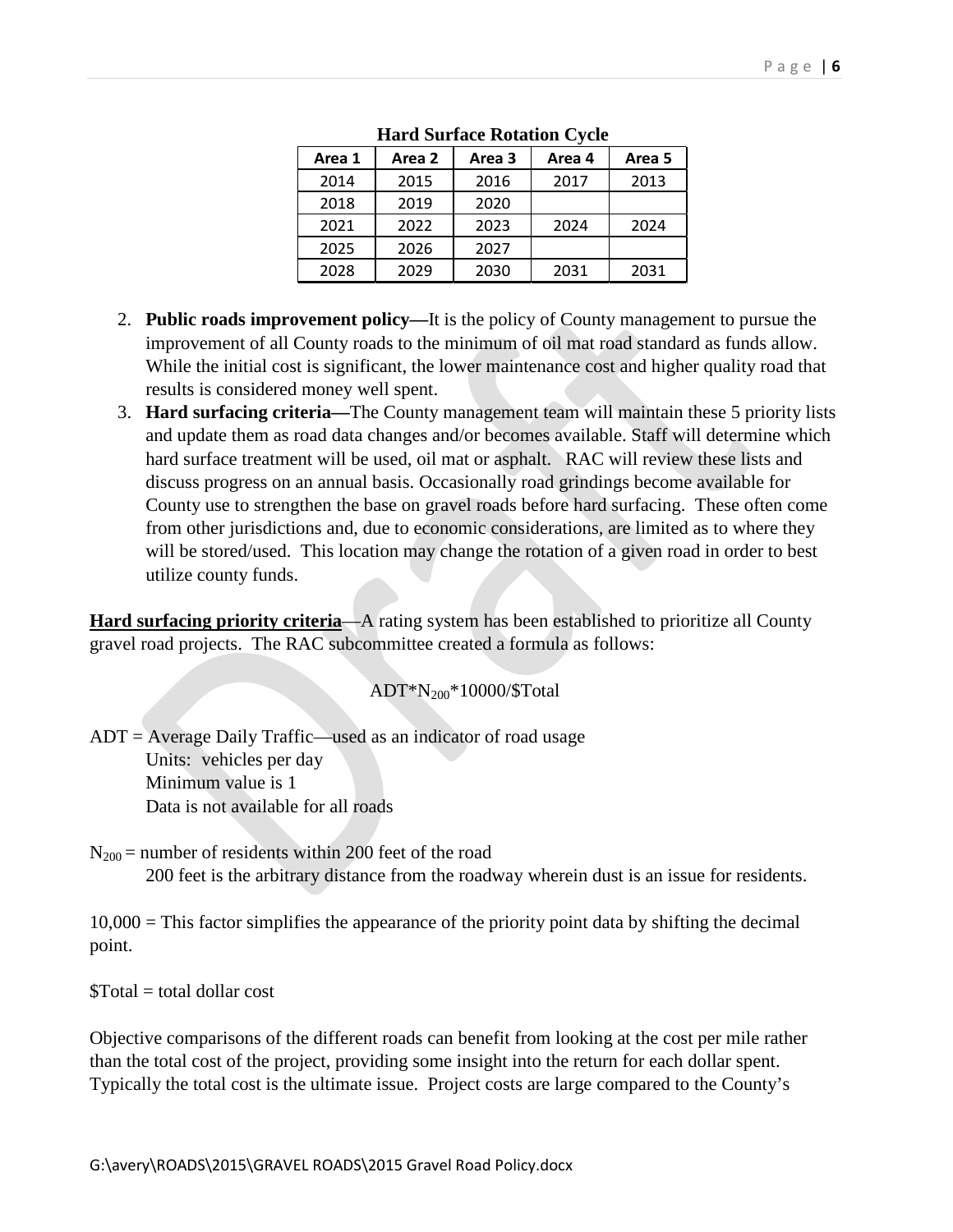budget. The value of selecting very dollar-efficient projects can be offset by the value of getting more than one project done in a year.

This simplified formula was created after discussion and exchange of ideas at RAC meetings. The formulation accounts for many factors that must be considered by the County. It is also straightforward—easy to justify and explain to the public.

**Property Owner Support**- Working off the surfacing priority list, before a gravel road is considered for paving, 60% of property owners on a given road must support the project. If 60% don't agree with the project, the next road on the list will move up in priority.

**Allocation of available funds**—As funds become available, the roads will be improved in order based on priority points as described above (see Gravel Road Surfacing Policy, Section 1. Allocation of available funds, page 5.) The RAC subcommittee recognizes that circumstances may warrant pursuing a project out of order. In general, the priority lists should be respected.

Public participation in funding a project can significantly change its priority score. This venue for cooperation with citizens could prove very cost effective for the County (and the residents along the road). This requires groups of residents to use the Paving Assistance Program (PAP).

|        | AREA <sub>1</sub> |                              |                    |               |                          |                |  |  |  |
|--------|-------------------|------------------------------|--------------------|---------------|--------------------------|----------------|--|--|--|
| SCORE* | <b>COST</b>       | <b>ROAD</b><br><b>NUMBER</b> | <b>ROAD NAME</b>   | <b>GRAVEL</b> | <b>ADT</b>               | <b>RES</b>     |  |  |  |
| 0.18   | 54,756<br>\$      | 14341                        | <b>Burris</b>      | 0.54          | $\qquad \qquad -$        |                |  |  |  |
| 0.25   | \$<br>39,546      | 25642                        | Hoagland           | 0.39          | $\qquad \qquad -$        |                |  |  |  |
| 0.30   | \$<br>33,462      | 14340                        | Garden             | 0.33          | $\qquad \qquad -$        |                |  |  |  |
| 1.45   | \$<br>34,476      | 35101                        | Hull Pl            | 0.34          | 5                        | $\mathbf{1}$   |  |  |  |
| 1.64   | \$<br>6,084       | 26252                        | Powder House       | 0.06          | $\qquad \qquad -$        |                |  |  |  |
| 3.29   | \$<br>3,042       | 14332                        | Rondo              | 0.03          | $\overline{\phantom{a}}$ |                |  |  |  |
| 4.33   | \$323,466         | 26460                        | Old Peak           | 3.19          | 70                       | $\overline{2}$ |  |  |  |
| 4.41   | \$793,962         | 26440                        | <b>Woods Creek</b> | 7.83          | 70                       | 5              |  |  |  |
| 5.48   | \$<br>18,252      | 36231                        | Saxton             | 0.18          | 10                       | 1              |  |  |  |
| 6.21   | \$180,492         | 25271                        | 53rd               | 1.78          | 112                      |                |  |  |  |

\*Based on formula  $ADT^*N_{200}^*10,000/\text{$Total}$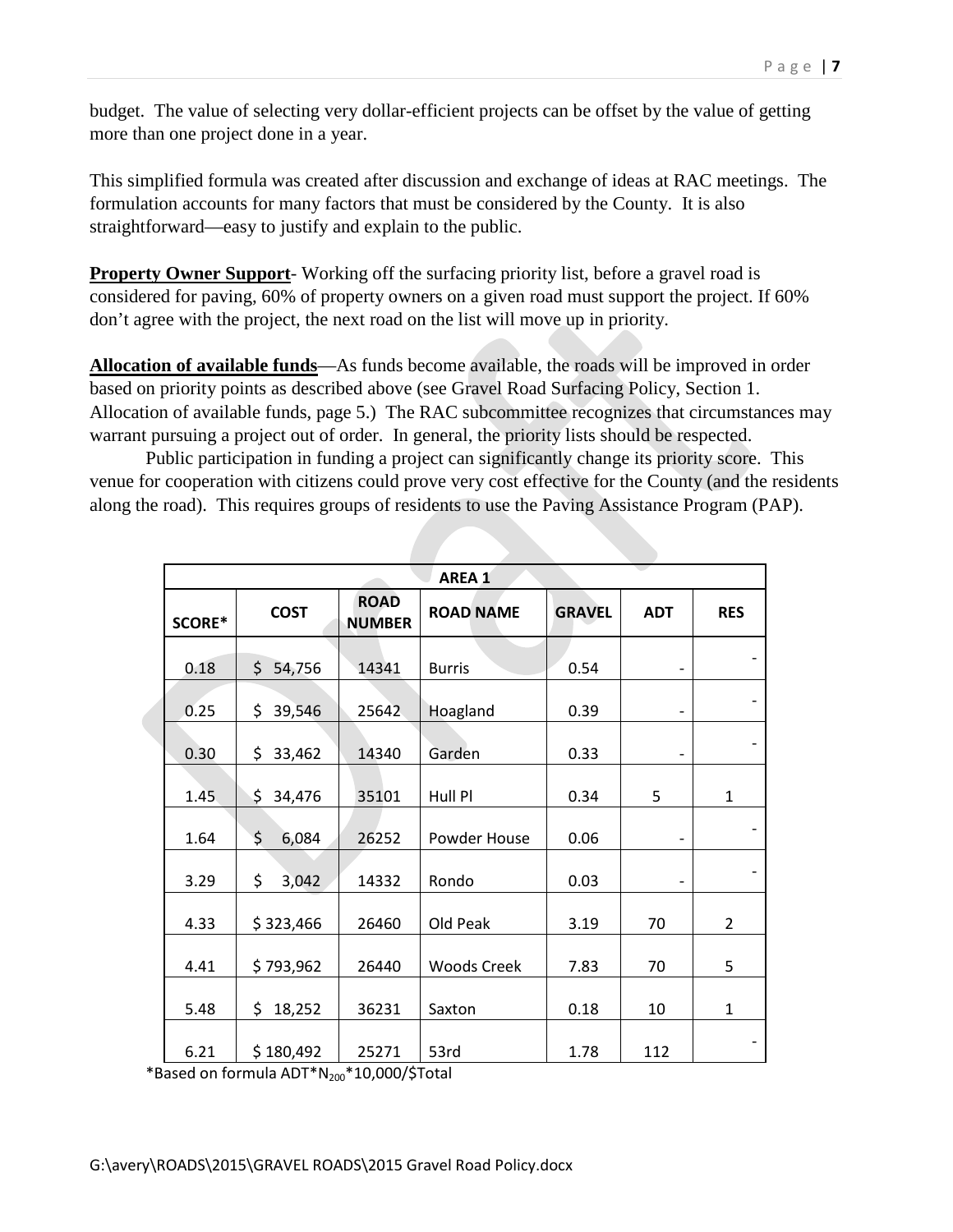| 8.71   | \$.<br>60,840 | 35243 | Buchanan                              | 0.60 | 53  |                |
|--------|---------------|-------|---------------------------------------|------|-----|----------------|
| 9.28   | \$172,380     | 36242 | Neuman                                | 1.70 | 80  | $\overline{2}$ |
| 12.10  | \$89,232      | 26406 | Henkle                                | 0.88 | 27  | $\overline{4}$ |
| 75.30  | \$205,842     | 26290 | Evergreen (checked<br>by JMW 9-22-15) | 2.03 | 155 | 10             |
| 24.89  | \$85,176      | 25260 | Llewellyn                             | 0.84 | 53  | 4              |
| 28.89  | \$128,778     | 36232 | Henderson                             | 1.27 | 62  | 6              |
| 30.94  | \$273,780     | 35300 | <b>Starr Creek</b>                    | 2.70 | 121 | 7              |
| 34.01  | \$264,654     | 26241 | Ervin                                 | 2.61 | 60  | 15             |
| 37.91  | \$64,896      | 15037 | <b>Sulphur Springs</b>                | 0.64 | 82  | 3              |
| 38.04  | \$35,490      | 26281 | Sexton                                | 0.35 | 135 |                |
| 49.60  | \$171,366     | 36230 | <b>Beaver Creek</b>                   | 1.69 | 170 | 5              |
| 132.44 | \$273,780     | 25280 | Airport                               | 2.70 | 259 | 14             |
| 146.70 | \$31,120      | 25300 | Kiger Island                          | 0.80 | 85  | 14             |
| 146.92 | \$.<br>39,546 | 26280 | <b>Greasy Creek</b>                   | 0.39 | 83  | $\overline{7}$ |
| 147.34 | \$135,876     | 25301 | Powells                               | 1.34 | 143 | 14             |
| 151.45 | \$<br>42,588  | 26251 | Wonderly                              | 0.42 | 215 | 3              |
| 181.67 | \$<br>57,798  | 25133 | Herbert                               | 0.57 | 175 | 6              |
| 201.35 | \$36,504      | 26291 | Aurora                                | 0.36 | 147 | 5              |
| 207.10 | \$<br>4,056   | 26261 | Ritchie                               | 0.04 | 42  | $\overline{2}$ |
| 232.83 | \$171,366     | 36023 | Peterson                              | 1.69 | 266 | 15             |
| 354.50 | 75,036<br>\$. | 26407 | Gellatly                              | 0.74 | 133 | 20             |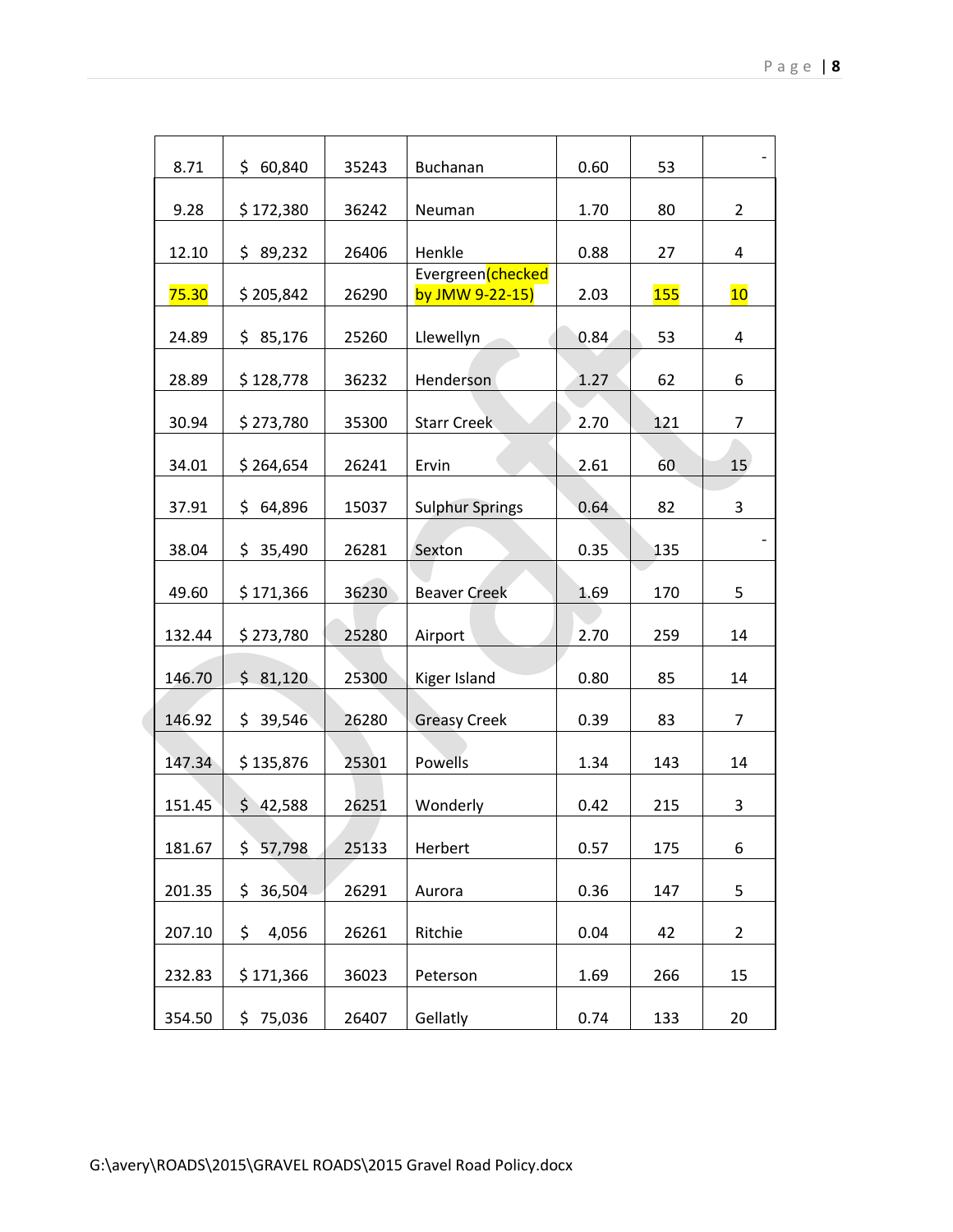| <b>AREA 2</b> |              |                              |                    |               |            |                |  |
|---------------|--------------|------------------------------|--------------------|---------------|------------|----------------|--|
| <b>SCORE</b>  | <b>COST</b>  | <b>ROAD</b><br><b>NUMBER</b> | <b>ROAD NAME</b>   | <b>GRAVEL</b> | <b>ADT</b> | <b>RES</b>     |  |
| 0.06          | \$160,212    | 05450                        | Soap Creek         | 1.58          |            |                |  |
| 0.16          | \$<br>62,868 | 15617                        | Camellia           | 0.62          |            |                |  |
| 0.21          | \$<br>47,658 | 14042                        | Kouns              | 0.47          |            |                |  |
| 1.10          | \$<br>9,126  | 04610                        | Wishram            | 0.09          |            |                |  |
| 3.29          | \$<br>3,042  | 04620                        | Ridgecrest         | 0.03          |            |                |  |
| 3.45          | \$179,478    | 05451                        | <b>Rifle Range</b> | 1.77          | 31         | $\overline{2}$ |  |
| 4.73          | \$146,016    | 04394                        | Robison            | 1.44          | 69         |                |  |
| 10.07         | \$430,950    | 04650                        | <b>Tampico</b>     | 4.25          | 217        | $\overline{2}$ |  |
|               |              |                              |                    |               |            |                |  |
|               |              |                              |                    |               |            |                |  |
|               |              |                              |                    |               |            |                |  |
|               |              |                              |                    |               |            |                |  |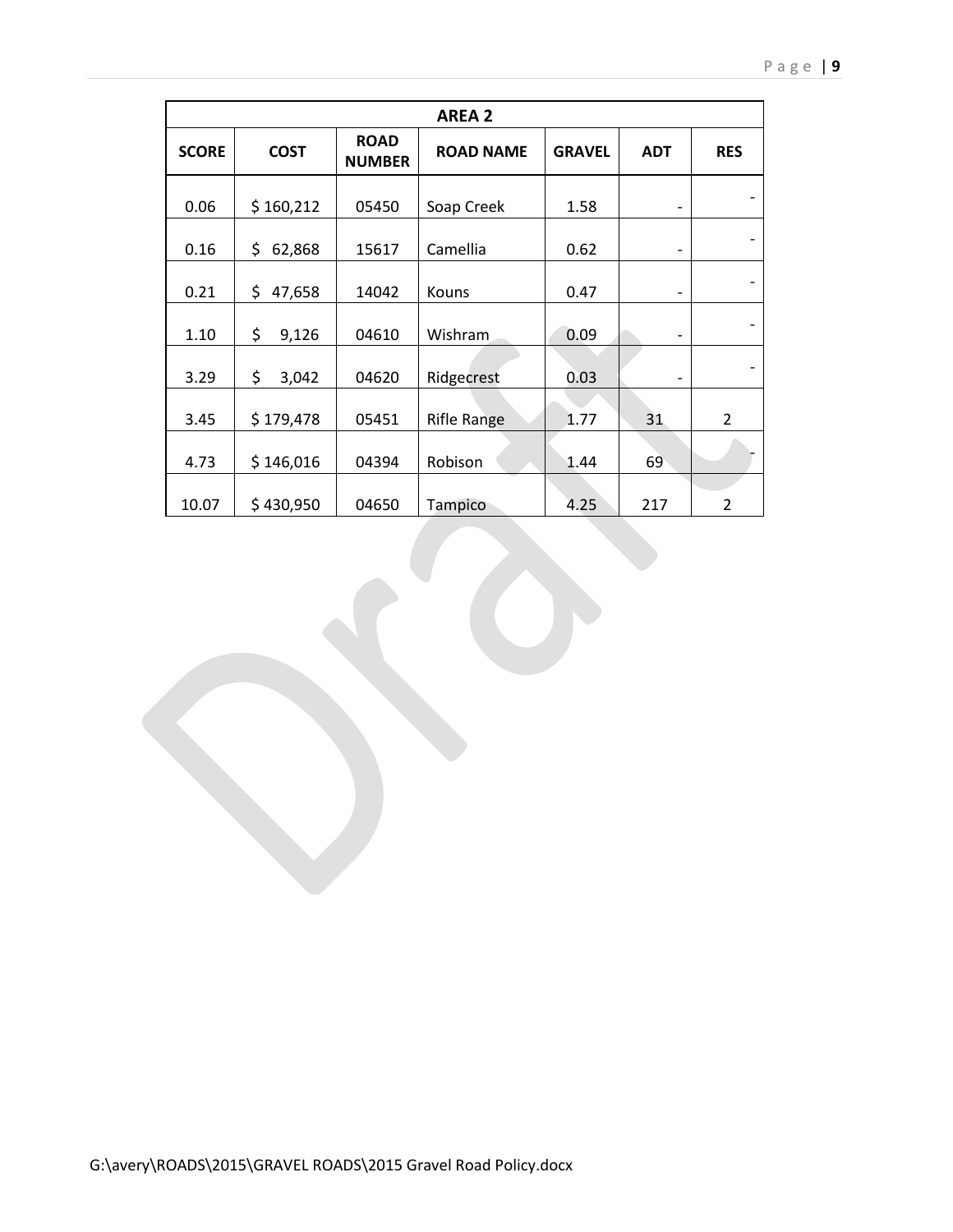|              | <b>AREA 3</b> |                              |                            |               |            |                |  |  |
|--------------|---------------|------------------------------|----------------------------|---------------|------------|----------------|--|--|
| <b>SCORE</b> | <b>COST</b>   | <b>ROAD</b><br><b>NUMBER</b> | <b>ROAD NAME</b>           | <b>GRAVEL</b> | <b>ADT</b> | <b>RES</b>     |  |  |
| 0.07         | \$139,932     | 55701                        | Dodge Island               | 1.38          |            |                |  |  |
| 0.12         | \$86,190      | 03091                        | <b>Oliver Creek</b>        | 0.85          |            |                |  |  |
| 0.21         | \$47,658      | 35026                        | Dorr                       | 0.47          |            |                |  |  |
| 0.25         | \$<br>40,560  | 45012                        | Goracke                    | 0.40          |            |                |  |  |
| 0.27         | \$37,518      | 35023                        | Horning                    | 0.37          |            |                |  |  |
| 0.35         | \$<br>28,392  | 45066                        | Ash                        | 0.28          |            |                |  |  |
| 0.76         | \$<br>13,182  | 46010                        | Glenbrook                  | 0.13          |            |                |  |  |
| 1.23         | \$<br>32,448  | 46121                        | Cemetery                   | 0.32          |            | 4              |  |  |
| 2.26         | \$221,052     | 56100                        | <b>Hewett</b>              | 2.18          | 50         | 1              |  |  |
| 2.62         | \$194,688     | 35022                        | Eureka                     | 1.92          | 51         |                |  |  |
| 4.81         | \$249,444     | 45060                        | <b>Cherry Creek</b><br>(A) | 2.46          | 60         | $\overline{2}$ |  |  |
| 5.11         | \$86,190      | 44140                        | Rickard                    | 0.85          | 44         | 1              |  |  |
| 5.97         | \$164,268     | 45007                        | <b>Bundy</b>               | 1.62          | 49         | 2              |  |  |
| 9.80         | \$153,114     | 35132                        | Finley                     | 1.51          | 150        | 1              |  |  |
| 10.02        | \$324,480     | 36930                        | Hells Canyon               | 3.20          | 65         | 5              |  |  |
| 12.75        | \$41,574      | 45903                        | Losen                      | 0.41          | 53         |                |  |  |
| 15.96        | \$218,010     | 36900                        | <b>Bunker Hill</b>         | 2.15          | 87         | 4              |  |  |
| 16.53        | \$112,554     | 45005                        | Irish Bend                 | 1.11          | 93         | $\overline{2}$ |  |  |
| 19.72        | \$87,204      | 46200                        | <b>Green Peak</b>          | 0.86          | 43         | 4              |  |  |
| 20.66        | \$<br>63,882  | 45501                        | Occidental                 | 0.63          | 66         | $\overline{2}$ |  |  |
| 21.17        | \$41,574      | 45141                        | E Ingram Island            | 0.41          | 22         | $\overline{4}$ |  |  |
| 22.62        | \$152,100     | 35024                        | Hulburt                    | 1.50          | 172        | $\overline{2}$ |  |  |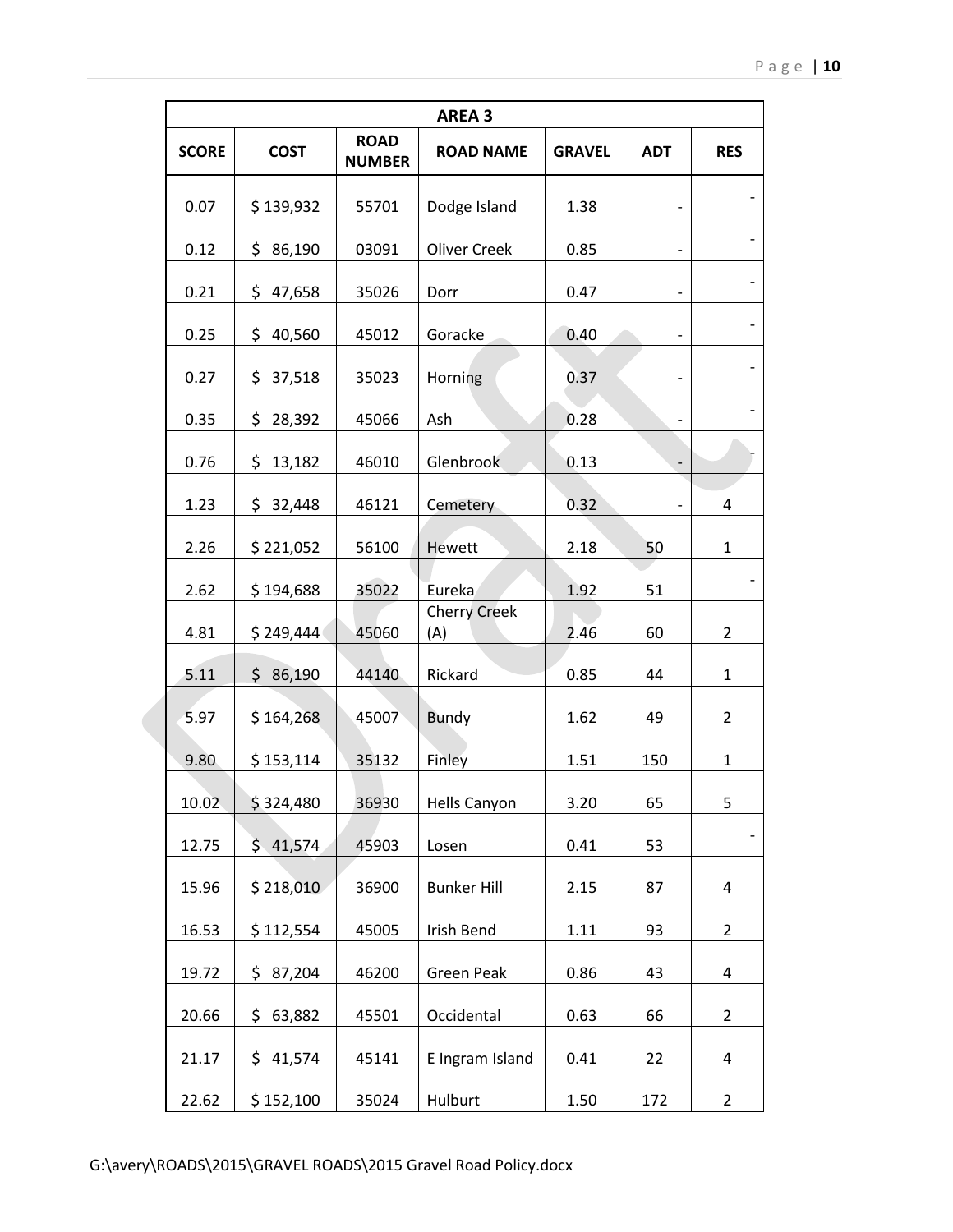| 24.76  | \$476,580     | 35220 | <b>Bruce</b>         | 4.70 | 118 | 10             |
|--------|---------------|-------|----------------------|------|-----|----------------|
| 25.53  | \$285,948     | 56060 | <b>Nichols</b>       | 2.82 | 146 | 5              |
| 25.78  | \$102,414     | 46303 | Dykstra              | 1.01 | 66  | 4              |
| 32.11  | \$87,204      | 46202 | Park                 | 0.86 | 70  | 4              |
| 32.78  | \$356,928     | 46100 | Williams             | 3.52 | 90  | 13             |
| 33.88  | \$165,282     | 46330 | <b>Reese Creek</b>   | 1.63 | 80  | 7              |
| 43.54  | \$374,166     | 35210 | Lakeside             | 3.69 | 181 | 9              |
| 47.67  | \$24,336      | 35131 | Grimsley             | 0.24 | 58  | $\overline{2}$ |
| 61.25  | \$19,266      | 44110 | E Ingram Island      | 0.19 | 59  | $\overline{2}$ |
| 61.88  | \$556,686     | 45500 | McFarland            | 5.49 | 265 | 13             |
| 64.10  | 24,336<br>\$. | 46301 | Larson               | 0.24 | 78  | $\overline{2}$ |
| 71.01  | \$.<br>50,700 | 46302 | McCain               | 0.50 | 60  | 6              |
| 112.86 | \$36,504      | 46305 | Larkin               | 0.36 | 103 | 4              |
| 134.07 | \$122,694     | 45600 | <b>Orchard Tract</b> | 1.21 | 235 | 7              |
| 151.22 | \$18,252      | 46122 | Crandall             | 0.18 | 46  | 6              |
| 165.18 | \$270,738     | 46030 | Foster               | 2.67 | 172 | 26             |
| 332.32 | \$33,462      | 45601 | Turner               | 0.33 | 139 | 8              |
|        |               |       |                      |      |     |                |
|        |               |       |                      |      |     |                |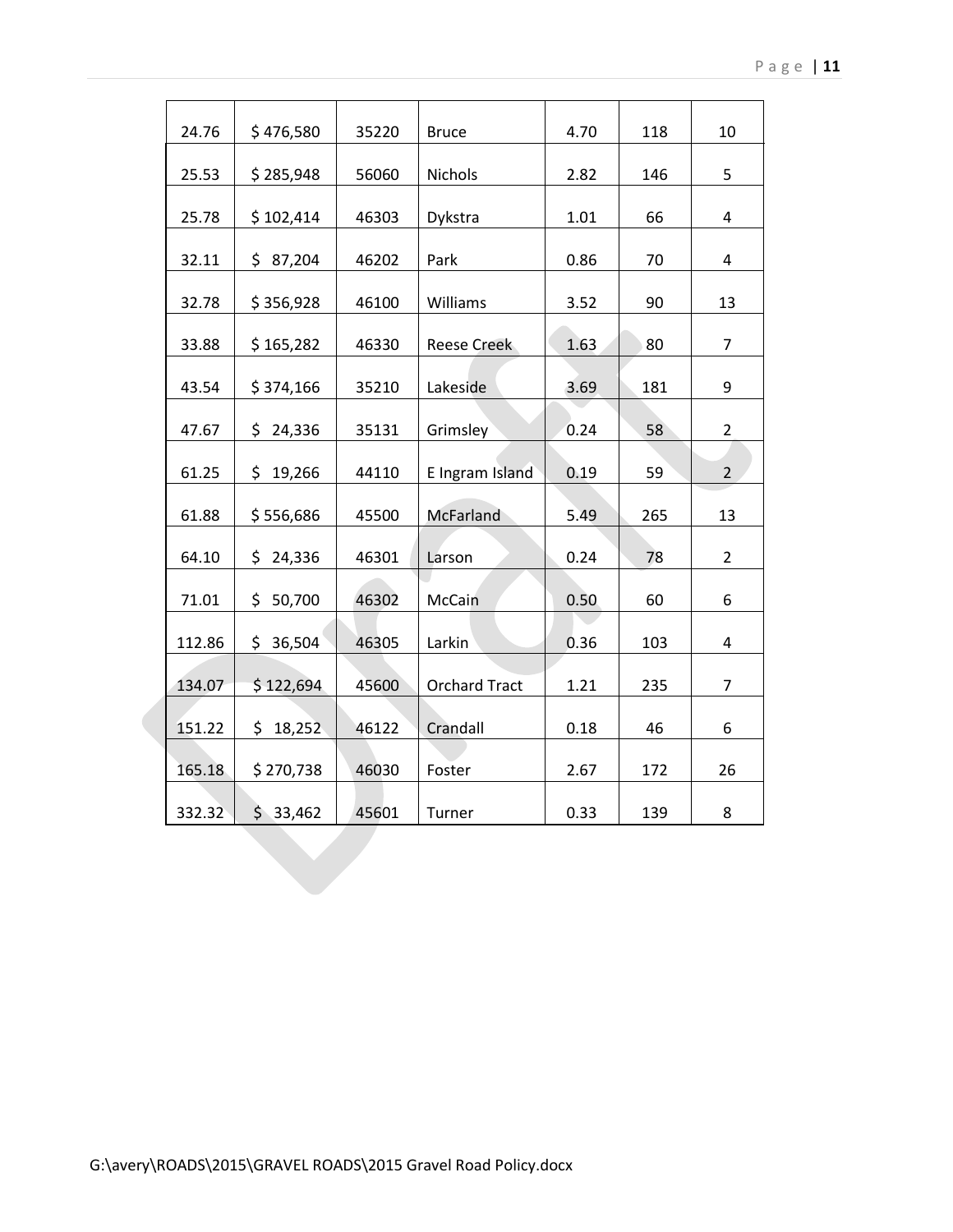|              |               |                              | <b>AREA 4</b>         |               |            |                |  |  |  |  |
|--------------|---------------|------------------------------|-----------------------|---------------|------------|----------------|--|--|--|--|
| <b>SCORE</b> | <b>COST</b>   | <b>ROAD</b><br><b>NUMBER</b> | <b>ROAD NAME</b>      | <b>GRAVEL</b> | <b>ADT</b> | <b>RES</b>     |  |  |  |  |
| 0.05         | \$191,646     | 16050                        | Cardwell Hill         | 1.89          |            |                |  |  |  |  |
| 0.15         | \$65,910      | 16500                        | Labare                | 0.65          |            |                |  |  |  |  |
| 0.18         | \$55,770      | 16483                        | Lilly Hill            | 0.55          |            | $\mathbf{1}$   |  |  |  |  |
| 0.29         | \$.<br>34,476 | 17591                        | Grover                | 0.34          |            |                |  |  |  |  |
| 0.39         | 25,350<br>\$. | 07561                        | Glandon<br>Gateway    | 0.25          |            |                |  |  |  |  |
| 0.45         | \$<br>22,308  | 17601                        | Derek                 | 0.22          |            |                |  |  |  |  |
| 1.92         | \$468,468     | 07560                        | Shingle Creek         | 4.62          | 45         | 2              |  |  |  |  |
| 3.02         | \$125,736     | 05651                        | Wiles                 | 1.24          | 19         | $\overline{2}$ |  |  |  |  |
| 3.56         | \$185,562     | 16501                        | <b>Blakesly Creek</b> | 1.83          | 66         | $\mathbf{1}$   |  |  |  |  |
| 3.73         | \$482,664     | 17490                        | TumTum                | 4.76          | 60         | 3              |  |  |  |  |
| 4.15         | \$147,030     | 06541                        | Pit                   | 1.45          | 61         |                |  |  |  |  |
| 4.54         | \$447,174     | 16530                        | Alexander             | 4.41          | 29         | 7              |  |  |  |  |
| 6.16         | \$616,512     | 06540                        | <b>Hoskins</b>        | 6.08          | 95         | 4              |  |  |  |  |
| 9.58         | \$35,490      | 17600                        | Long                  | 0.35          | 34         | $\mathbf{1}$   |  |  |  |  |
| 9.86         | \$<br>1,014   | 15392                        | Linderman             | 0.01          |            |                |  |  |  |  |
| 9.86         | \$.<br>1,014  | 17481                        | Blitz                 | 0.01          |            |                |  |  |  |  |
| 15.04        | \$123,708     | 06581                        | Ward                  | 1.22          | 62         | 3              |  |  |  |  |
| 20.92        | \$635,778     | 16520                        | Harris                | 6.27          | 133        | 10             |  |  |  |  |
| 22.28        | \$172,380     | 06054                        | Price Creek           | 1.70          | 64         | 6              |  |  |  |  |
| 23.58        | \$<br>23,322  | 17486                        | McCollough            | 0.23          | 11         | 5              |  |  |  |  |
| 23.58        | \$23,322      | 17482                        | Poster                | 0.23          | 11         | 5              |  |  |  |  |
| 29.69        | \$188,604     | 17550                        | <b>Happy Hollow</b>   | 1.86          | 56         | 10             |  |  |  |  |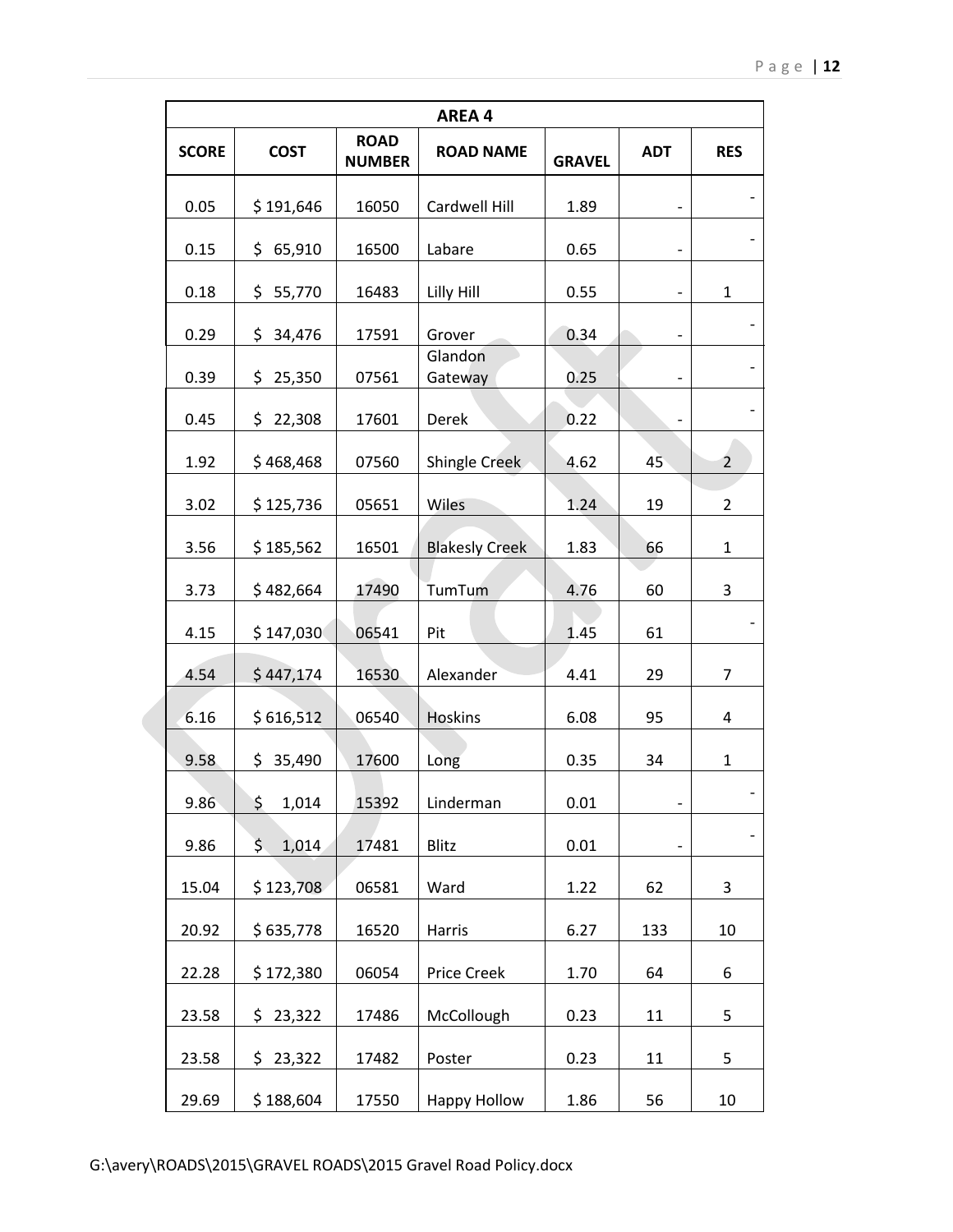| 30.78  | \$100,386 | 17590 | Devitt              | 0.99 | 103 | 3  |
|--------|-----------|-------|---------------------|------|-----|----|
|        |           |       |                     |      |     |    |
| 42.00  | \$340,704 | 17055 | Mary's River        | 3.36 | 159 | 9  |
|        |           |       |                     |      |     |    |
| 95.72  | \$420,810 | 17570 | <b>Norton Creek</b> | 4.15 | 212 | 19 |
|        |           |       |                     |      |     |    |
| 248.52 | 15,210    | 17492 | Summit              | 0.15 | 54  |    |

|              | <b>AREA 5</b> |                              |                    |               |                          |                |  |  |  |
|--------------|---------------|------------------------------|--------------------|---------------|--------------------------|----------------|--|--|--|
| <b>SCORE</b> | <b>COST</b>   | <b>ROAD</b><br><b>NUMBER</b> | <b>ROAD NAME</b>   | <b>GRAVEL</b> | <b>ADT</b>               | <b>RES</b>     |  |  |  |
| 0.22         | \$<br>44,616  | 48380                        | Haines             | 0.44          | $\overline{\phantom{a}}$ |                |  |  |  |
| 0.58         | \$<br>17,238  | 48403                        | W Alder            | 0.17          |                          |                |  |  |  |
| 0.69         | \$101,400     | 47201                        | <b>Trout Creek</b> | 1.00          | $\overline{7}$           |                |  |  |  |
| 0.69         | \$215,982     | 48401                        | Hayden             | 2.13          | 15                       | $\mathbf{1}$   |  |  |  |
| 0.99         | \$<br>10,140  | 47431                        | Reed               | 0.10          |                          |                |  |  |  |
| 2.01         | \$398,502     | 47160                        | South<br>Mountain  | 3.93          | 40                       | $\overline{2}$ |  |  |  |
| 2.72         | \$323,466     | 48150                        | Little Lobster     | 3.19          | 44                       | $\overline{2}$ |  |  |  |
| 7.55         | \$147,030     | 48180                        | Salmonberry        | 1.45          | 37                       | 3              |  |  |  |
| 9.86         | \$<br>18,252  | 48615                        | <b>Bummer</b>      | 0.18          | 18                       |                |  |  |  |
| 15.18        | \$116,610     | 58150                        | Lobster Valley     | 1.15          | 177                      |                |  |  |  |
| 15.22        | \$188,604     | 48170                        | Fudge              | 1.86          | 41                       | $\overline{7}$ |  |  |  |
| 27.57        | \$238,290     | 47403                        | <b>Honey Grove</b> | 2.35          | 73                       | 9              |  |  |  |

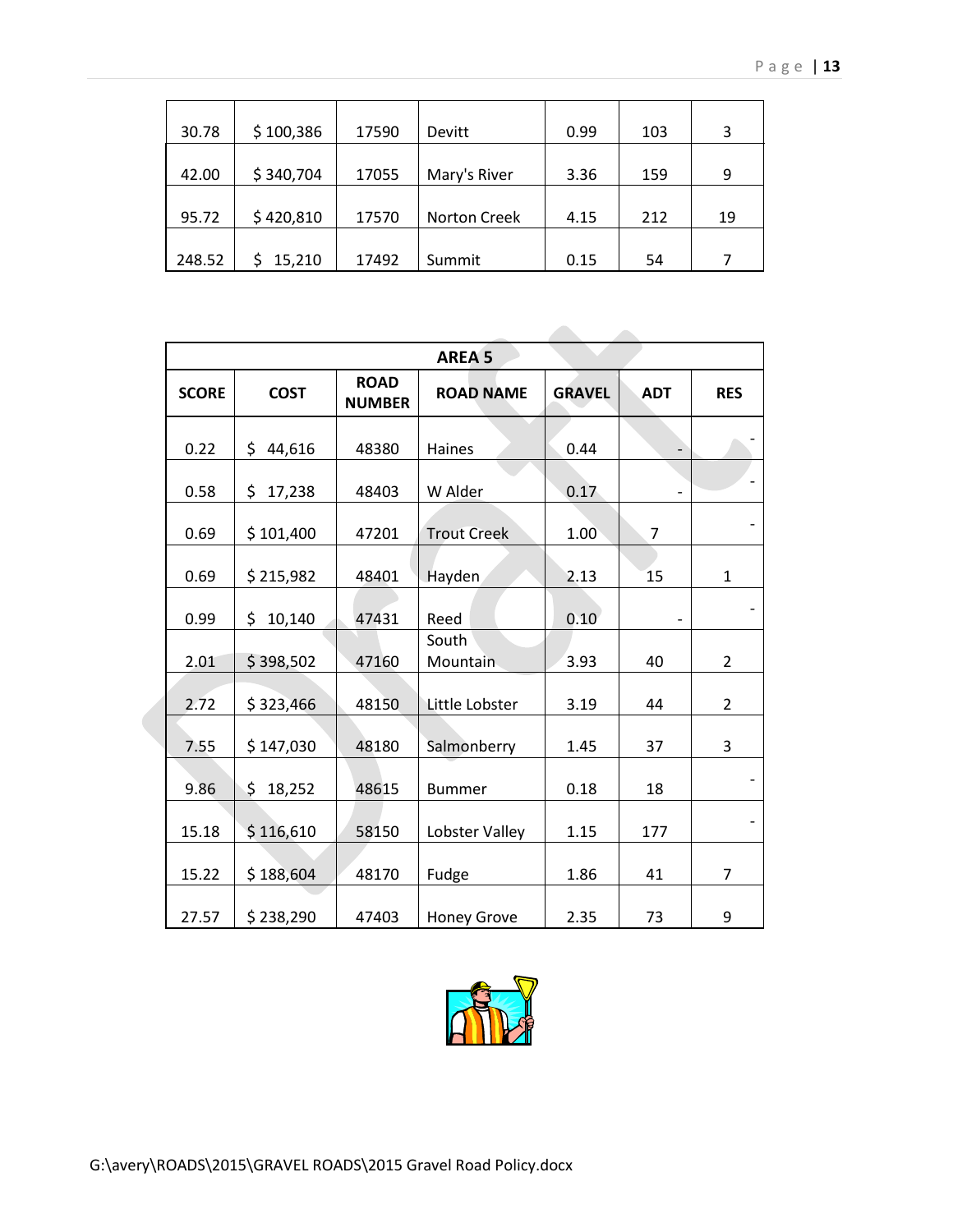#### **Paving Assistance Program (PAP)**

Private citizens have the option of requesting that the gravel road they reside on be upgraded to a paved road. Following is the procedure required.

- 1. **Eligibility—**Neighborhoods with gravel roads may be eligible for the Paving Assistance Program (PAP) if the following requirements are met:
	- a. The roadway(s) must be currently maintained by Benton County. Construction of new roads or paving of roads that are currently privately maintained will not be considered in the PAP.
	- b. The project must be free of complex design issues and must only involve minor right of way, earthwork and drainage work or other utility work.
	- c. The proposed paving project must connect to an existing paved road maintained by the County, in order to provide continuity of travel and maintenance.
- 2. **Property Owner Responsibilities—**Property owners are responsible for initiating the process, which may include informal meetings to determine preliminary support for the project. One property owner will be designated as the liaison between Benton County and the neighborhood and will be the single authority and contact point with the neighborhood. Property owners must partner with the County by paying the estimated cost of paving and shouldering materials, ditch stabilization materials and drainage improvements (construction materials) to be used on the project. If the project is approved Benton County will provide in-house manpower and equipment to construct the improvements. County funding and manpower may affect the time of the PAP.
- 3. **Paving Request Petition--**The first step towards having a gravel road paved is to obtain a Paving Request Petition. Blank petitions are available on the Benton County website, or at the Public Works facility at 360 SW Avery Avenue in Corvallis. The petition is used to assure property owner support for the project and their willingness to donate necessary right-of-way to complete the project. A detailed diagram showing cross sections of a typical gravel vs paved road is included with the petition, as well as answers to frequently asked questions.
- 4. **Property Owner Support—**In order for the Paving Request Petition to be considered complete, it shall have the signatures (i.e. support) of at least 60 percent of the home owners on the road in question.
- 5. **Preliminary Engineering—**Upon receipt of the petition, Benton County will prepare a conceptual road layout that shows the proposed road alignment, right-of-way, drainage improvements and potential easements. This allows the Road Department to develop preliminary cost estimates and will help to identify and explain potential impacts to property owners.
- 6. **Property Owner Confirmation—**The County will conduct a public information meeting within 90 days of receipt of a valid petition, during which the conceptual plan